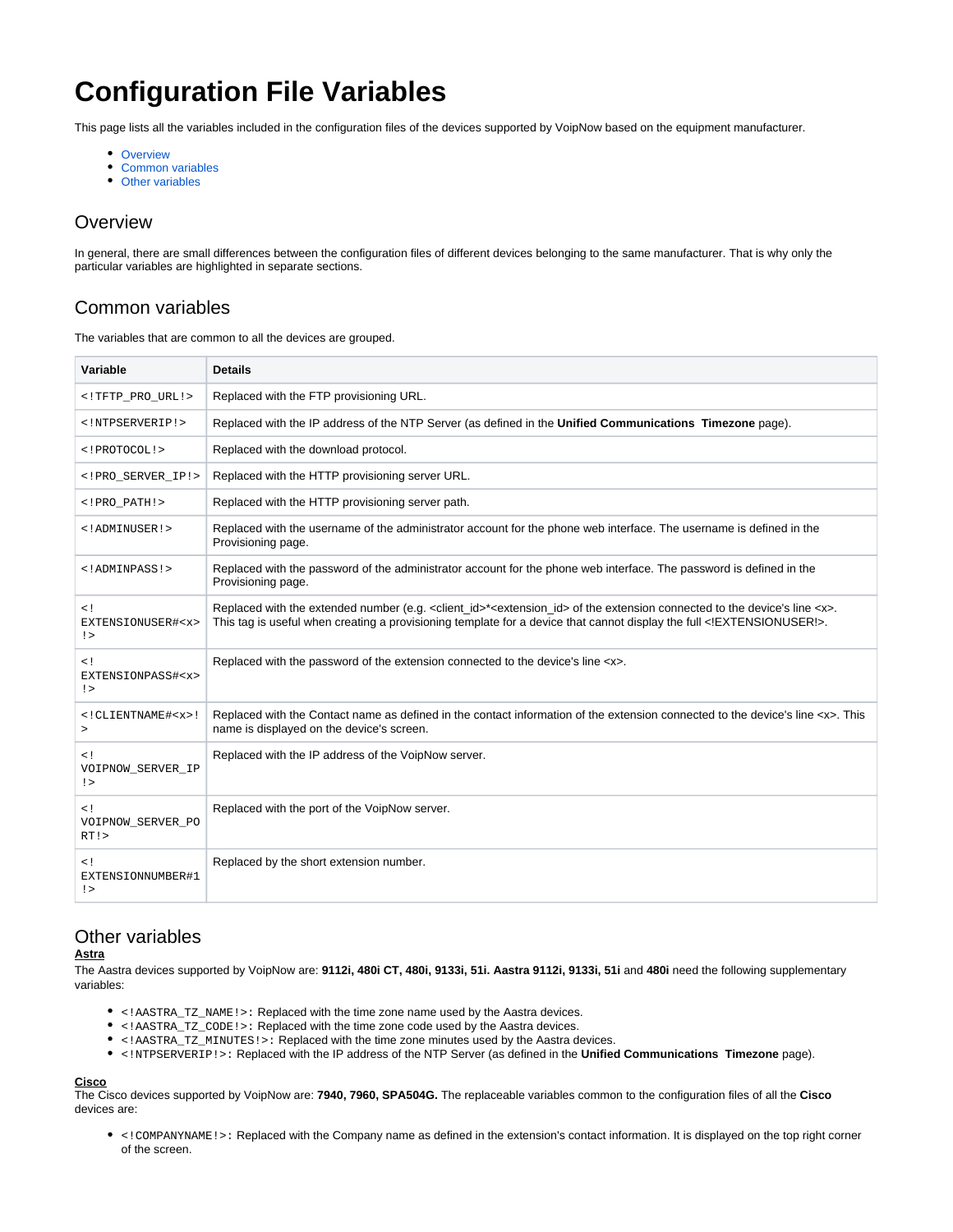- <!TIMEZONE!>: Replaced with the time zone the device is in.
- <!FIRMWARE!>: Replaced with the device's firmware version.

## **Escene**

The Escene devices supported by VoipNow are ES410 and ES620. The replaceable variables common to the configuration files of these devices are:

- <!TIMEZONE!>: Replaced with the time zone the device is in. Displayed as a GMT offset.
- <!ADMINUSER!>: Replaced with the username of the administrator account for the phone web interface. The username is defined in the Provisioning page.
- <!UPDATE\_INTERVAL!>: Replaced with the time interval after which the device is resynchronized with the provisioning server to search for available configuration file updates.
- <!ENABLE\_LINE\_01#<x>!>: Replaced with the status (enabled or disabled) of the extension connected to the device's line **<x>**.

#### **Fanvil**

The Fanvil devices supported by VoipNow are **C56** and **C62**. The replaceable variables common to the configuration files of these devices are:

- <!FANVIL\_VERSION!>: Replaced with the version of the configuration file.
- <!TIMEZONE!>: Replaced with the time zone the device is in. Displayed as a GMT offset.
- <!UPDATE\_INTERVAL!>: Replaced with the time interval after which the device is resynchronized with the provisioning server to search for available configuration file updates.
- <!ENABLE\_LINE\_01#<x>!>: Replaced with the status (enabled or disabled) of the extension connected to the device's line **<x>**.
- <!ADMINUSER!>: Replaced with the username of the administrator account for the phone web interface. The username is defined in the Provisioning page.
- <!PHONE\_MAC!>: Replaced with the MAC address of the device.
- <!FANVIL\_PROTOCOL!>: Replaced with the protocol used for reading the configuration file.

#### **Grandstream**

The Grandstream devices supported by VoipNow are: **gxp 2000, gxp 2020, Handy Tone 286, Handy Tone 486, Handy Tone 488, Handy Tone 502.** The replaceable variables common to the configuration files of all the **Grandstream** devices are:

- <!GS\_FIRMWARE\_UPGRADE!>: Variable used only with Grandstream devices to specify the protocol used in firmware and configuration provisioning.
- <!PRO\_URL!>: Replaced with the provisioning URL based on the provisioning protocol used by the device.
- <!TIMEZONE!>: Replaced with the time zone the device is in. Displayed as offset in minutes to GMT.

Grandstream **gxp 2000, 2020** and **Handy Tone 488** need the supplementary variable <!ENABLE\_LINE\_01#<x>!> which is replaced with the status (enabled or disabled) of the extension connected to the device's line <x>. **Linksys**

## The Linksys devices supported by VoipNow are: **SPA-901, SPA-921, SPA-922, SPA-941, SPA-942, SPA-962, SPA2102, SPA8000, PAP-2T.** The replaceable variables common to the configuration files of all the **Linksys** devices are:

- <!KAMAILIO\_SERVER\_IP!>: Replaced with the IP address of the Kamailio server handling the voicemail messages.
- <!KAMAILIO\_SERVER\_PORT!>: Replaced with the port of the Kamailio server handling the voicemail messages.
- <!UPDATE\_INTERVAL!>: Replaced with the time interval after which the device is resynchronized with the provisioning server to search for available configuration file updates.
- <!PRO URL!>: Replaced with the provisioning URL based on the provisioning protocol used by the device.
- <!EXTENSION\_LENGTH!>: Variable used when defining phone dial plans to fill the proper number of x characters.
- <!TIMEZONE!>: Replaced with the time zone the device is in. Displayed as a GMT offset.

## **Linksys SPA-901** to **962** need the following supplementary variables:

- <!COMPANYNAME!>: Replaced with the **Company name** as defined in the extension's contact information. It is displayed on the top right corner of the screen.
- <!ENABLE\_LINE\_YESNO#<x>!>: Replaced if the line <x> should be enabled or disabled.

## **Panasonic**

The Panasonic devices supported by VoipNow are: **KX-UT123, KX-UT670.** The replaceable variables that can be found in the configuration files of the devices mentioned above are:

- <!ADMINUSER!>: Replaced with the username of the administrator account for the phone web interface. The username is defined in the Provisioning page.
- $\bullet$  <! TIMEZONE! >: Replaced with the time zone the device is in. Displayed as a GMT offset.
- <!HTTP\_PRO\_URL!>: Replaced with the provisioning URL based on the provisioning protocol used by the device.
- <!UPDATE\_INTERVAL!>: Replaced with the time interval after which the device is resynchronized with the provisioning server to search for available configuration file updates.

## **Polycom**

The Polycom devices supported by VoipNow are: **IP 501, IP 550, IP 650, Soundpoint 300/301, Soundpoint 330/320**. The replaceable variables common to the configuration files of all the **Polycom** devices are:

## **For the Device Configuration File #1:**

- <!PHONE\_LMAC!>: Replaced with the device's MAC address.
- <!UNIQUEID!>: Replaced with the device's unique identification number.

Both variables are used for the device's .cfg file name, obtained through a FTP request.